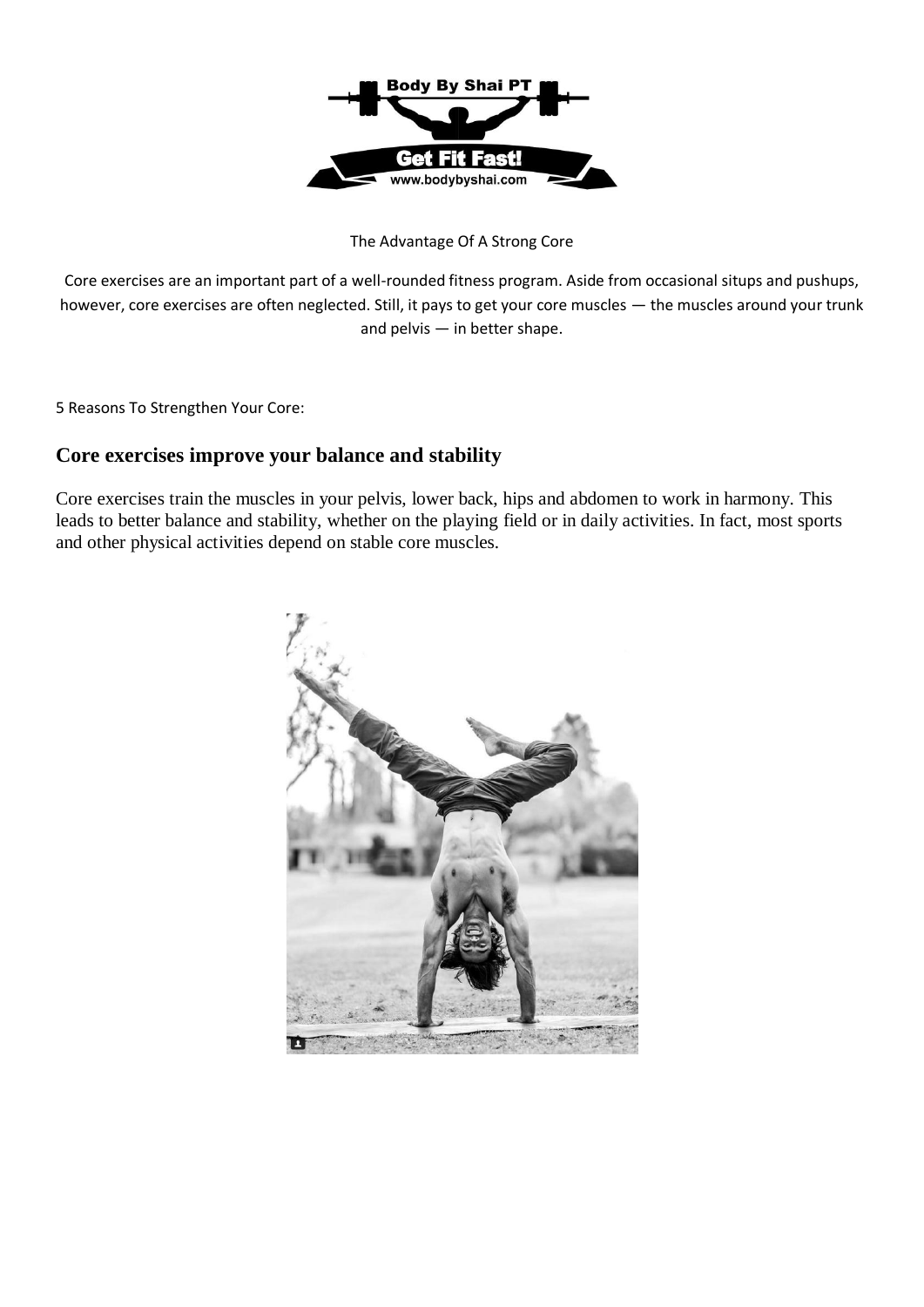# **Core exercises don't require specialized equipment or a gym membership**

Any exercise that involves the use of your abdominal and back muscles in coordinated fashion counts as a core exercise. For example, using free weights in a manner that involves maintaining a stable trunk can train and strengthen several of your muscles, including your core muscles.



## **Core exercises can help define your abs**

Want more-defined abdominal muscles? Core exercises are important. Although it takes aerobic activity to burn abdominal fat, core exercises can strengthen and tone/define the underlying muscles.